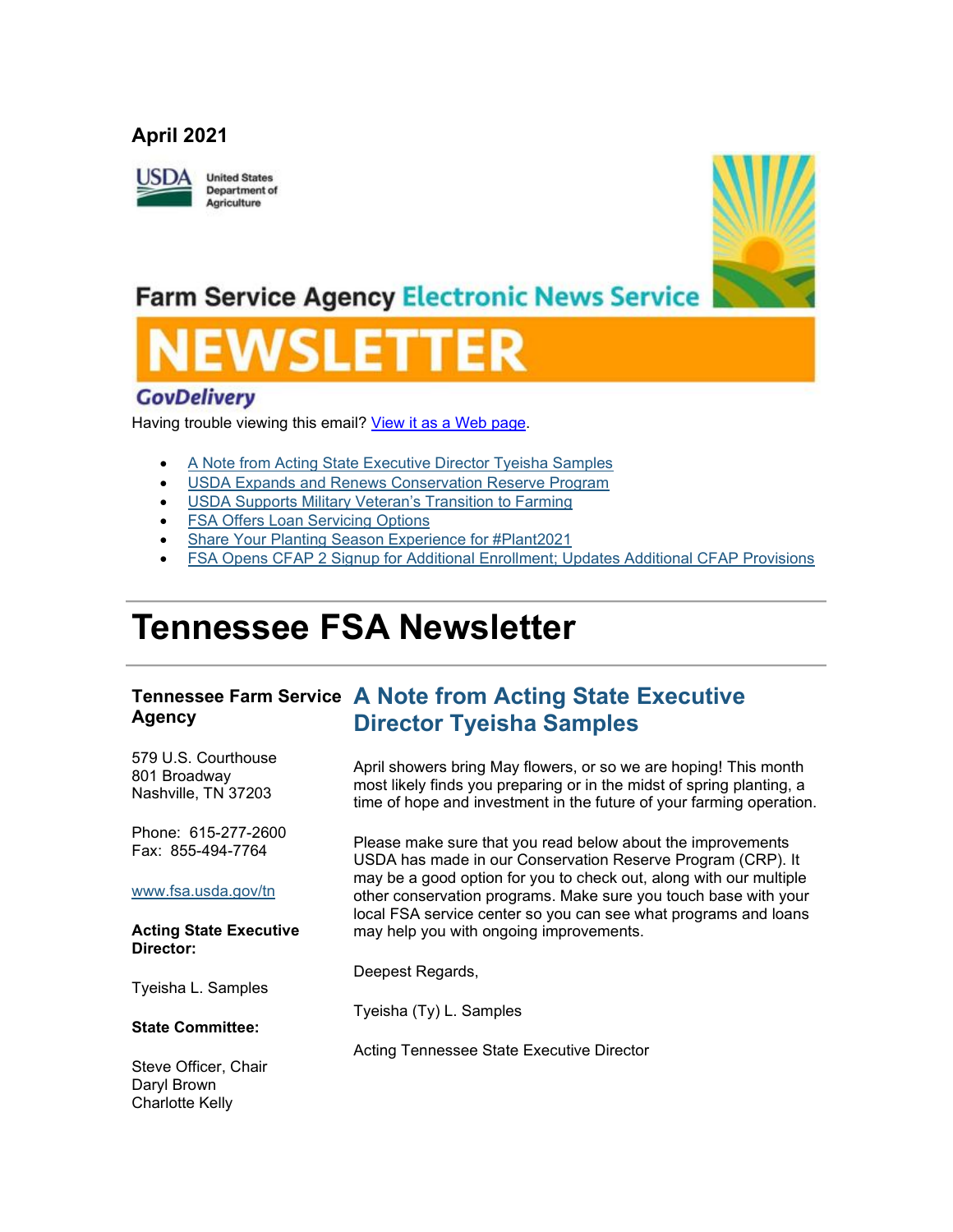Renea Jones Rogers Brian Flowers

To find contact information for your local office go to www.fsa.usda.gov/tn

# **USDA Expands and Renews Conservation Reserve Program**

Agriculture Secretary Tom Vilsack announced today that USDA will open enrollment in the Conservation Reserve Program (CRP) with higher payment rates, new incentives, and a more targeted focus on the program's role in climate change mitigation. Additionally, USDA is announcing investments in partnerships to increase climate-smart agriculture, including \$330 million in 85 Regional Conservation Partnership Program (RCPP) projects and \$25 million for On-Farm Conservation Innovation Trials. Secretary Vilsack made the announcement today at the White House National Climate Task Force meeting to demonstrate USDA's commitment to putting American agriculture and forestry at the center of climate-smart solutions to address climate change.

The Biden-Harris Administration is working to leverage USDA conservation programs for climate mitigation, including continuing to invest in innovation partnership programs like RCPP and On-Farm Trials as well as strengthening programs like CRP to enhance their impacts.

#### **Conservation Reserve Program**

USDA's goal is to enroll up to 4 million new acres in CRP by raising rental payment rates and expanding the number of incentivized environmental practices allowed under the program. CRP is one of the world's largest voluntary conservation programs with a long track record of preserving topsoil, sequestering carbon, and reducing nitrogen runoff, as well providing healthy habitat for wildlife.

CRP is a powerful tool when it comes to climate mitigation, and acres currently enrolled in the program mitigate more than 12 million metric tons of carbon dioxide equivalent (CO2e). If USDA reaches its goal of enrolling an additional 4 million acres into the program, it will mitigate an additional 3 million metric tons of CO2 equivalent and prevent 90 million pounds of nitrogen and 33 million tons of sediment from running into our waterways each year.

CRP's long-term goal is to establish valuable land cover to help improve water quality, improve soil health and carbon sequestration, prevent soil erosion, and reduce loss of wildlife habitat. USDA's Farm Service Agency (FSA) offers a number of signups, including the general signup and continuous signup, which are both open now, as well as a CRP Grasslands and pilot programs focused on soil health and clean water.

### **New Climate-Smart Practice Incentive**

To target the program on climate change mitigation, FSA is introducing a new **Climate-Smart Practice Incentive** for CRP general and continuous signups that aims to increase carbon sequestration and reduce greenhouse gas emissions. Climate-Smart CRP practices include establishment of trees and permanent grasses, development of wildlife habitat, and wetland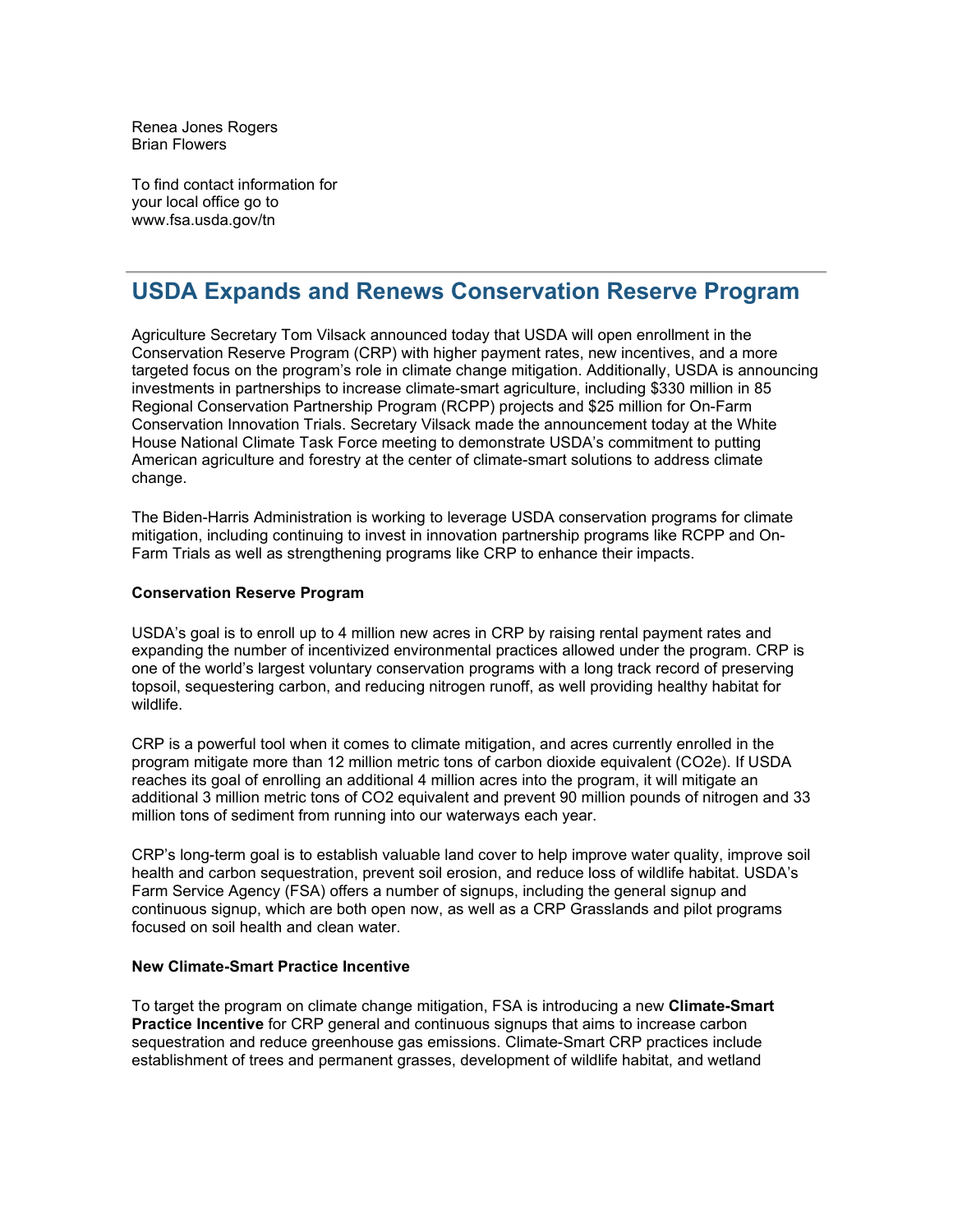restoration. The Climate-Smart Practice Incentive is annual, and the amount is based on the benefits of each practice type.

#### **Higher Rental Rates and New Incentives**

In 2021, CRP is capped at 25 million acres, and currently 20.8 million acres are enrolled. Furthermore, the cap will gradually increase to 27 million acres by 2023. To help increase producer interest and enrollment, FSA is:

- **Adjusting soil rental rates.** This enables additional flexibility for rate adjustments, including a possible increase in rates where appropriate.
- **Increasing payments for Practice Incentives from 20% to 50%.** This incentive for continuous CRP practices is based on the cost of establishment and is in addition to cost share payments.
- **Increasing payments for water quality practices.** Rates are increasing from 10% to 20% for certain water quality benefiting practices available through the CRP continuous signup, such as grassed waterways, riparian buffers, and filter strips.
- **Establishing a CRP Grassland minimum rental rate**. This benefits more than 1,300 counties with rates currently below the minimum.

#### **Enhanced Natural Resource Benefits**

To boost impacts for natural resources, FSA is:

- **Moving State Acres for Wildlife Enhancement (SAFE) practices to the CRP continuous signup.** Unlike the general signup, producers can sign up year-round for the continuous signup and be eligible for additional incentives.
- **Establishing National Grassland Priority Zones.** This aims to increase enrollment of grasslands in migratory corridors and environmentally sensitive areas.
- **Making Highly Erodible Land Initiative (HELI) practices available in both the general and continuous signups**.

#### **Expanding Prairie Pothole Soil Health and Watershed Programs**

CRP has two pilot programs ― the Soil Health and Income Protection Program (SHIPP) and the Clean Lakes, Estuaries and Rivers 30-year contracts (CLEAR30).

- For SHIPP, which is a short-term option (3, 4, or 5-year contracts) for farmers to plant cover on less productive agricultural lands, FSA will hold a 2021 signup in the Prairie Pothole states.
- The CLEAR30 pilot, a long-term option through CRP, will be expanded from the Great Lakes and Chesapeake Bay pilot regions to nationwide.

#### **Increasing Technical Assistance Capacity and Impact Measurement**

USDA technical assistance through the Natural Resources Conservation Service (NRCS) is critical to enable producers to plan and implement conservation practices that are appropriate for their needs. To ensure increased enrollment and support for producers, USDA is increasing NRCS technical assistance capacity for CRP by \$140 million.

Additionally, in order to better target the program toward climate outcomes, USDA will invest \$10 million in the CRP Monitoring, Assessment and Evaluation (MAE) program to measure and monitor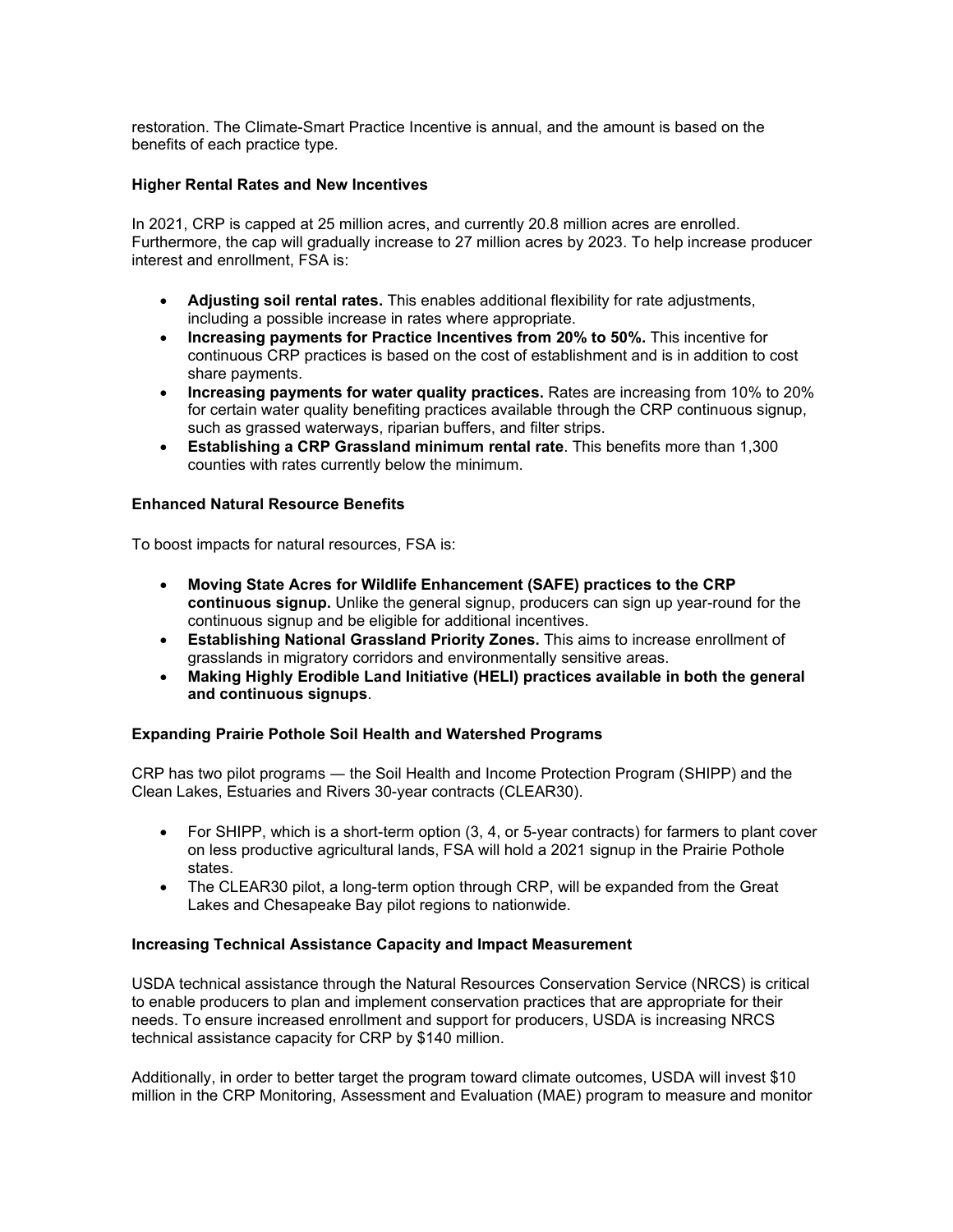the soil carbon and climate resilience impacts of conservation practices over the life of new CRP contracts. This will enable the agency to further refine the program and practices to provide producers tools for increased climate resilience.

To learn more about updates to CRP, download our "What's New with CRP" [fact sheet.](https://gcc02.safelinks.protection.outlook.com/?data=04%7C01%7C%7C054b353b0f854274f22a08d90b2087f5%7Ced5b36e701ee4ebc867ee03cfa0d4697%7C0%7C1%7C637553056856919826%7CUnknown%7CTWFpbGZsb3d8eyJWIjoiMC4wLjAwMDAiLCJQIjoiV2luMzIiLCJBTiI6Ik1haWwiLCJXVCI6Mn0%3D%7C3000&reserved=0&sdata=Jtn3pmOyvjOcTE0ZqeS24F21LZ5M%2Fs06ZxI%2B%2BWJTM78%3D&url=https%3A%2F%2Fwww.fsa.usda.gov%2Fprograms-and-services%2Fconservation-programs%2Fconservation-reserve-program%2Findex%3Futm_medium%3Demail%26utm_source%3Dgovdelivery&utm_medium=email&utm_source=govdelivery)

#### **Partnership Programs Contribute to Priorities**

In addition to changes to CRP, Secretary Vilsack also announced significant investments for climate-smart policies. First, NRCS is investing \$330 million in 85 locally driven, public-private partnerships under the Regional Conservation Partnership Program to address climate change and other natural resources challenges. NRCS will announce more details on the RCPP project selections on April 26.

Second, NRCS is investing \$25 million in proposals for On-Farm Trials, which are part of the Conservation Innovation Grants program. NRCS is seeking proposals through June 21. Project priorities include climate-smart agricultural solutions and soil health practices.

Under the Biden-Harris Administration, USDA is engaged in a whole-of-government effort to combat the climate crisis and conserve and protect our nation's lands, biodiversity, and natural resources including our soil, air and water. Through conservation practices and partnerships, USDA aims to enhance economic growth and create new streams of income for farmers, ranchers, producers and private foresters. Successfully meeting these challenges will require USDA and our agencies to pursue a coordinated approach alongside USDA stakeholders, including state, local, and tribal governments.

USDA touches the lives of all Americans each day in so many positive ways. In the Biden-Harris Administration, USDA is transforming America's food system with a greater focus on more resilient local and regional food production, fairer markets for all producers, ensuring access to safe, healthy and nutritious food in all communities, building new markets and streams of income for farmers and producers using climate smart food and forestry practices, making historic investments in infrastructure and clean energy capabilities in rural America, and committing to equity across the Department by removing systemic barriers and building a workforce more representative of America. To learn more, visit [www.usda.gov.](https://gcc02.safelinks.protection.outlook.com/?data=04%7C01%7C%7C2fbcd750f9074f98c8d908d90418cf3e%7Ced5b36e701ee4ebc867ee03cfa0d4697%7C0%7C0%7C637545326866067162%7CUnknown%7CTWFpbGZsb3d8eyJWIjoiMC4wLjAwMDAiLCJQIjoiV2luMzIiLCJBTiI6Ik1haWwiLCJXVCI6Mn0%3D%7C1000&reserved=0&sdata=f1gJF%2FGheJ1oFCy2VcfWabMTdLNYe8%2FSaC5TMl3A8t0%3D&url=https%3A%2F%2Fgbc-word-edit.officeapps.live.com%2Fwe%2Fwww.usda.gov%3Futm_medium%3Demail%26utm_source%3Dgovdelivery&utm_medium=email&utm_source=govdelivery)

# **USDA Supports Military Veteran's Transition to Farming**

Are you a military veteran interested in farming? USDA offers resources to help you:

- **Fund Your Operation:** USDA's Farm Service Agency offers a variety of [funding](https://www.farmers.gov/fund?utm_medium=email&utm_source=govdelivery)  [opportunities](https://www.farmers.gov/fund?utm_medium=email&utm_source=govdelivery) to help agricultural producers finance their businesses. Certain funds are targeted for veterans and beginning farmers and ranchers.
- **Conserve Natural Resources:** USDA's Natural Resources Conservation Service offers [conservation programs and expert one-on-one technical assistance](https://www.farmers.gov/conserve?utm_medium=email&utm_source=govdelivery) to strengthen agricultural operations now and into the future. Veterans may be eligible for a cost share of up to 90 percent and advance payments of up to 50 percent to cover certain conservation practices.
- **Manage Risks:** USDA is here to help you prepare for and recover from the unexpected. Veterans who are beginning farmers may be eligible for reduced premiums, application fee waivers, increased insurance coverage, and other incentives for multiple [USDA programs](https://www.farmers.gov/manage?utm_medium=email&utm_source=govdelivery)  [that support risk management.](https://www.farmers.gov/manage?utm_medium=email&utm_source=govdelivery)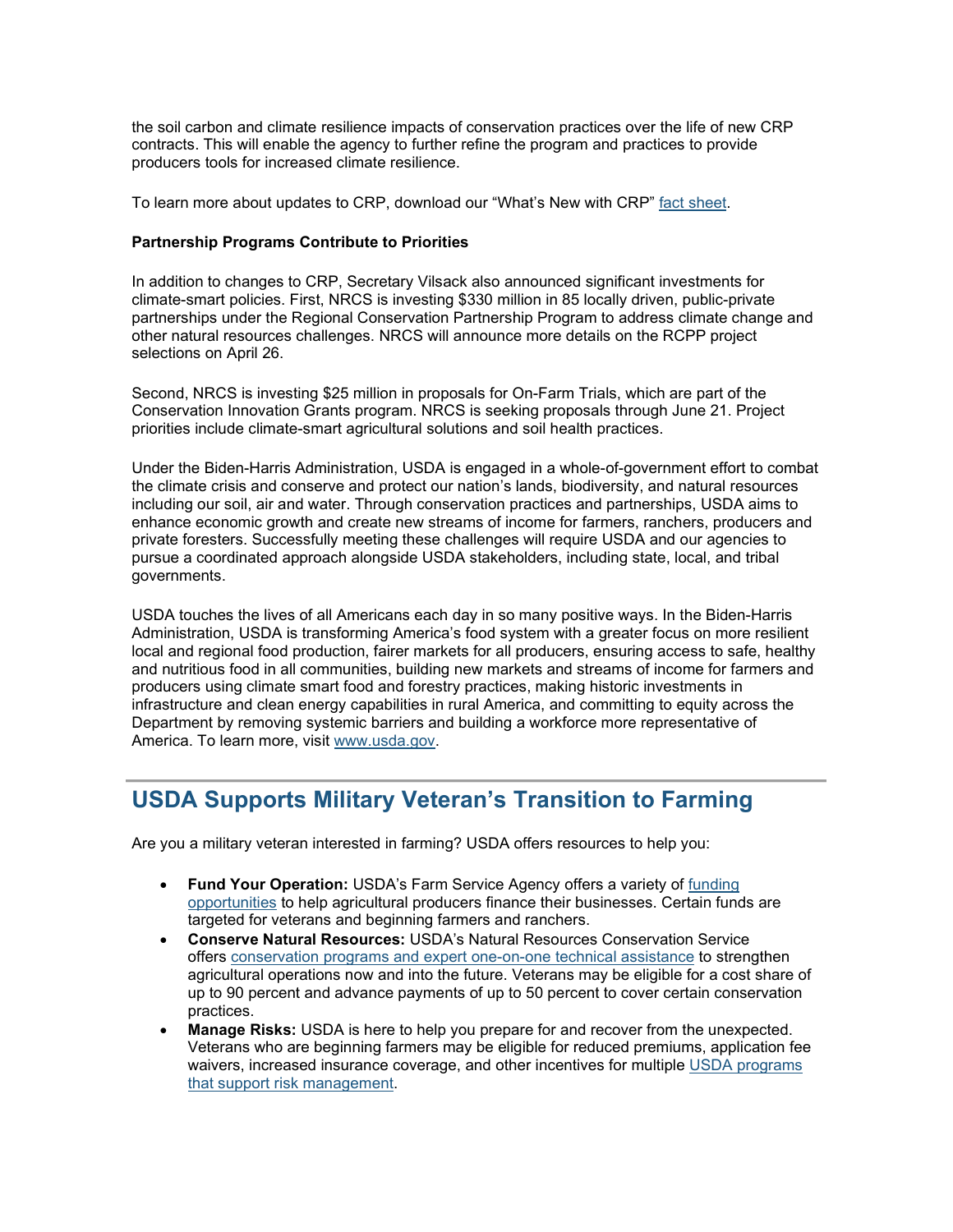USDA wants to ensure that veterans transitioning to agriculture have the resources needed to succeed. While USDA offices are currently closed to visitors because of the pandemic, Service Center staff continue to work with agricultural producers via phone, email, and other digital tools. To conduct business, please contact your local USDA Service Center. Additionally, more information related to USDA's response and relief for producers can be found at farmers.gov/coronavirus. If you're a new farmer, you can also reach out to your [state Beginning Farmer and Rancher](https://www.farmers.gov/manage/newfarmers/coordinators?utm_medium=email&utm_source=govdelivery)  [Coordinator.](https://www.farmers.gov/manage/newfarmers/coordinators?utm_medium=email&utm_source=govdelivery)

# **FSA Offers Loan Servicing Options**

There are options for Farm Service Agency (FSA) loan customers during financial stress. If you are a borrower who is unable to make payments on a loan, contact your local FSA Farm Loan Manager to learn about your options.

# **Share Your Planting Season Experience for #Plant2021**

Spring has sprung and it's planting time! For many, 2020 was the first year they'd ever seen an empty shelf at the grocery store. And for the first time, many people realized how much they take farming and the people who make it possible for granted. Let's change that. Let Farmers.gov showcase your work by participating in the #Plant2021 campaign. We'll share your stories on social media and our nationwide [storymap.](https://gcc02.safelinks.protection.outlook.com/?data=04%7C01%7C%7C054b353b0f854274f22a08d90b2087f5%7Ced5b36e701ee4ebc867ee03cfa0d4697%7C0%7C1%7C637553056856919826%7CUnknown%7CTWFpbGZsb3d8eyJWIjoiMC4wLjAwMDAiLCJQIjoiV2luMzIiLCJBTiI6Ik1haWwiLCJXVCI6Mn0%3D%7C3000&reserved=0&sdata=ObjMfn%2BE%2F8jAPsf84oJV4MyLS2vs%2Fw%2FucMc%2FJhWFQZk%3D&url=https%3A%2F%2Farcg.is%2F0Lq1z5%3Futm_medium%3Demail%26utm_source%3Dgovdelivery&utm_medium=email&utm_source=govdelivery) [Here's how.](https://www.farmers.gov/connect/blog/farm-life/share-your-planting-season-experience-plant2021?utm_medium=email&utm_source=govdelivery)

# **FSA Opens CFAP 2 Signup for Additional Enrollment; Updates Additional CFAP Provisions**

The U.S. Department of Agriculture (USDA) Farm Service Agency (FSA) announced that signup has reopened for the Coronavirus Food Assistance Program 2 (CFAP 2) as part of the Pandemic Assistance for Producers initiative. The initial CFAP 2 signup ended on Dec. 11, 2020, but USDA has reopened sign-up for CFAP 2 for at least 60 days beginning April 5, 2021, for producers to apply or make modifications to existing CFAP 2 applications.

CFAP 2 provides direct financial relief to producers due to market disruptions and associated costs because of COVID-19. CFAP 2 payments will be made for three categories of commodities – Price Trigger Commodities, Flat-rate Crops and Sales Commodities. Visit [farmers.gov/cfap/commodities](https://www.farmers.gov/cfap2/commodities?utm_medium=email&utm_source=govdelivery) for a full list of eligible commodities for each category.

**Price Trigger Commodities** Price trigger commodities are major commodities that meet a minimum 5-percent price decline over a specified period of time. Eligible price trigger crops include barley, corn, sorghum, soybeans, sunflowers, upland cotton, and all classes of wheat. Payments will be based on 2020 planted acres of the crop, excluding prevented planting and experimental acres.

For broilers and eggs, payments will be based on 75 percent of the producers' 2019 production.

Dairy (cow's milk) payments will be based on actual milk production from April 1 to Aug. 31, 2020. The milk production for Sept. 1, 2020, to Dec. 31, 2020, will be estimated by FSA.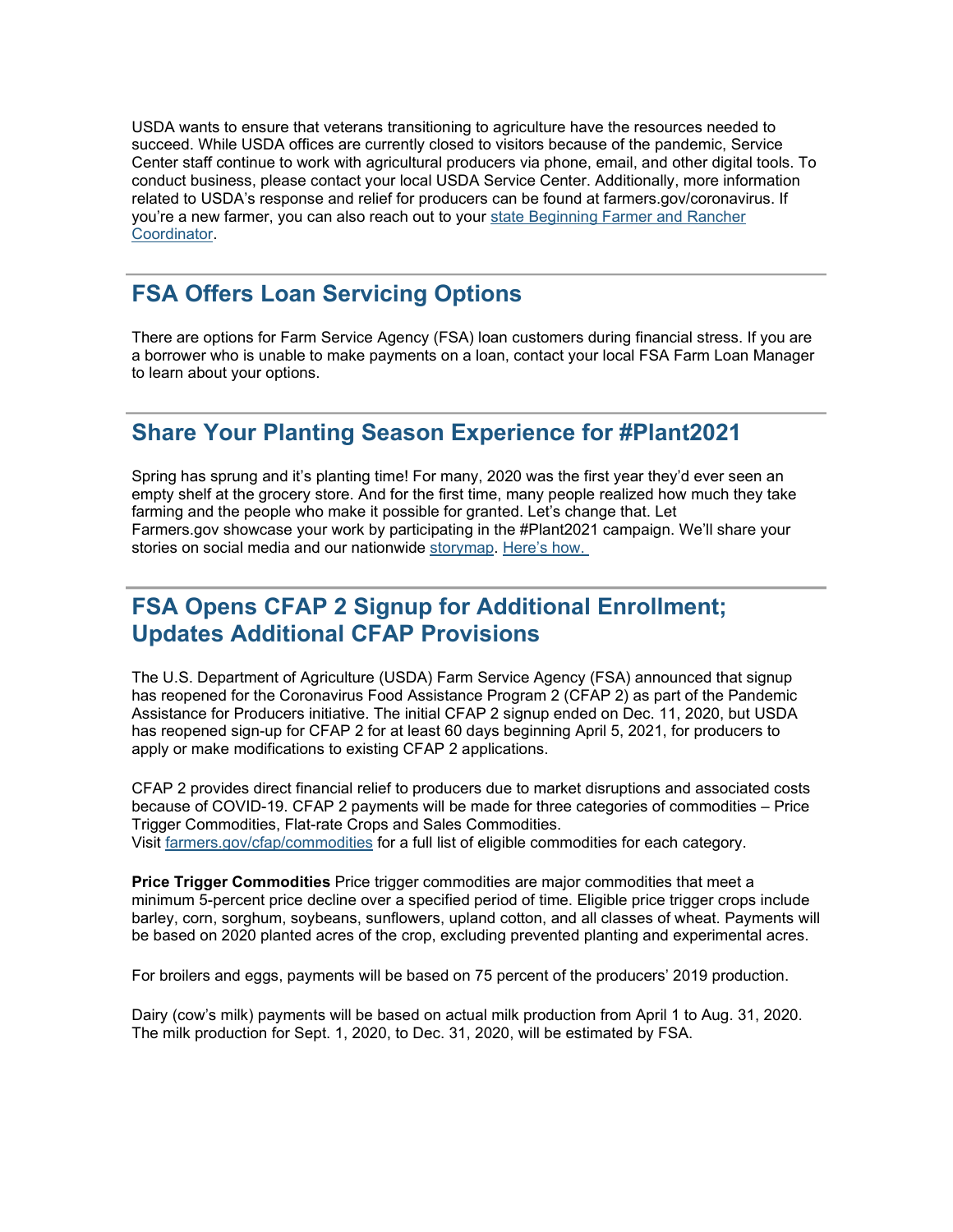Eligible beef cattle, hogs and pigs, and lambs and sheep payments will be based on the maximum owned inventory of eligible livestock, excluding breeding stock, on a date selected by the producer, between April 16, 2020, and Aug. 31, 2020.

**Flat-rate Crops** Crops that either do not meet the 5-percent price decline trigger or do not have data available to calculate a price change will have payments calculated based on eligible 2020 acres multiplied by \$15 per acre. These crops include alfalfa, extra long staple (ELS) cotton, oats, peanuts, rice, hemp, millet, mustard, safflower, sesame, triticale, rapeseed, and several others.

**Sales Commodities** Sales commodities include specialty crops; aquaculture; nursery crops and floriculture; other commodities not included in the price trigger and flat-rate categories, turfgrass sod; pullets; goat milk; mink (including pelts); mohair; wool; and other livestock (excluding breeding stock), not included under the price trigger category that were grown for food, fiber, fur, or feathers. Payment calculations will use a sales-based approach, where producers are paid based on five payment gradations associated with their 2019 sales, and crop insurance indemnities, Noninsured Crop Disaster Assistance Program (NAP), and Wildfire and Hurricane Indemnity Program Plus (WHIP+) payments for crop year 2019.

### **Applying for CFAP 2**

Visit [farmers.gov/cfap](https://www.farmers.gov/pandemic-assistance/cfap?utm_medium=email&utm_source=govdelivery) for details on all eligible commodities, producer eligibility, payment limitations and structure and additional program resources.

Producers have multiple options to apply for CFAP 2, including through an online application portal and by working directly with the FSA office. Customers seeking one-on-one support with the CFAP 2 application process can call 877-508-8364 to speak directly with a USDA employee ready to offer assistance.

#### **Additional CFAP Payments for Beef and Row-Crop Producers**

The Consolidated Appropriations Act, 2021, authorizes an increase in CFAP 1 payment rates for cattle. Cattle producers with approved CFAP 1 applications will automatically receive these payments and do not need to submit a new application since payments are based on previously approved CFAP 1 applications. Producers may be asked for additional information depending on how they filed the original application. Information on the additional payment rates for cattle can be found on farmers.gov/cfap.

This act also authorized additional CFAP assistance of \$20 per acre for producers of eligible CFAP 2 flat-rate or price trigger commodities. FSA will automatically issue payments to eligible producers based on the eligible acres included on their CFAP 2 applications. Eligible producers do not need to submit a new CFAP 2 application.

**Additional CFAP Actions** FSA has also begun payment processing applications filed as part of the CFAP Additional Assistance program in the following categories:

- Applications filed for pullets and turfgrass sod;
- A formula correction for row-crop producer applications to allow producers with a non-Actual Production History (APH) insurance policy to use 100% of the 2019 Agriculture Risk Coverage-County Option (ARC-CO) benchmark yield in the calculation; and